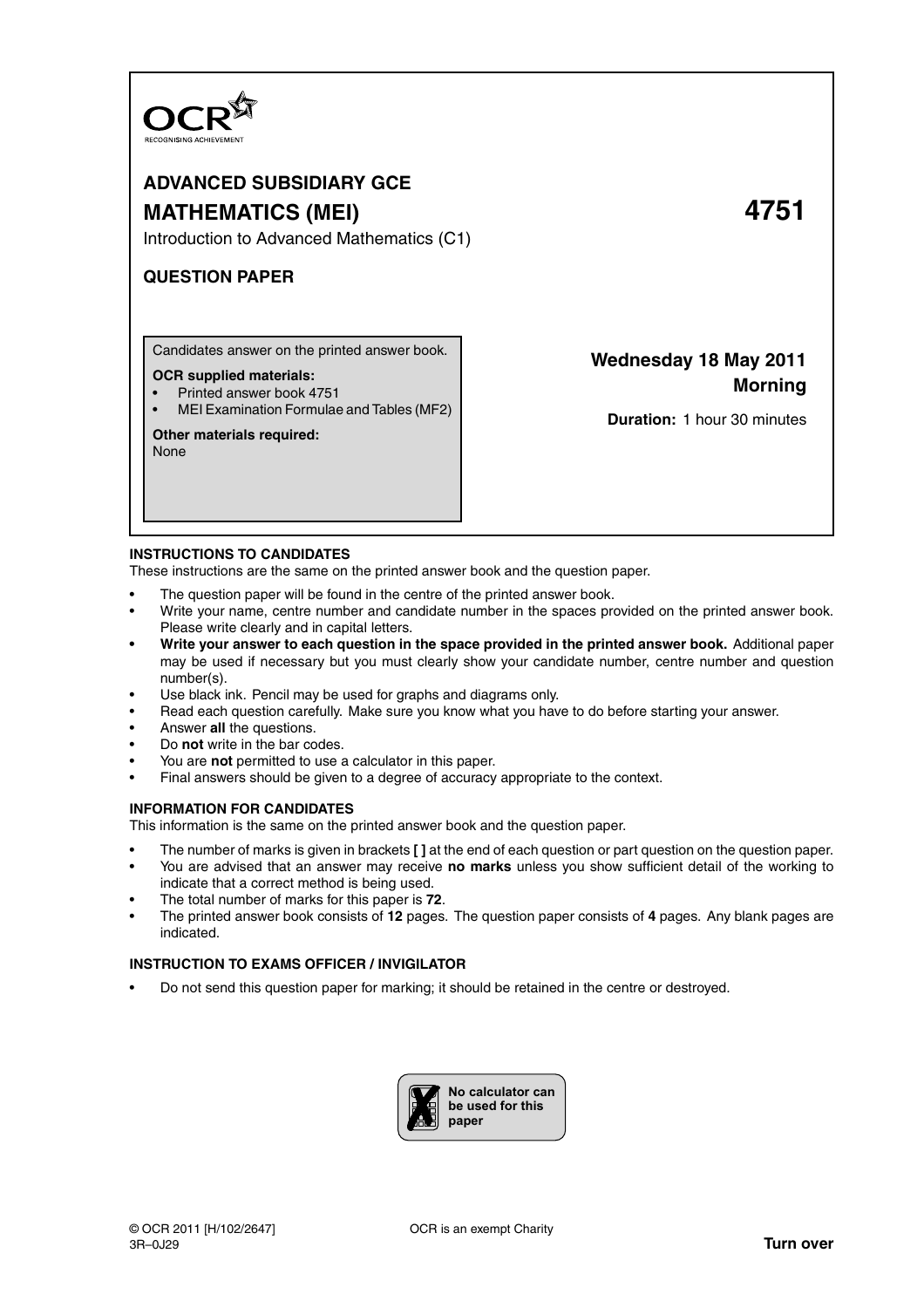#### **Section A** (36 marks)

- **1** Solve the inequality  $6(x + 3) > 2x + 5$ . [3]
- **2** A line has gradient 3 and passes through the point (1, −5). The point (5, *k*) is on this line. Find the value of  $k$ .  $[2]$
- **3** (i) Evaluate  $\left(\frac{9}{16}\right)$  $-\frac{1}{2}$ . **[2]**

(ii) Simplify 
$$
\frac{(2ac^2)^3 \times 9a^2c}{36a^4c^{12}}
$$
. [3]

**4** The point  $P(5, 4)$  is on the curve  $y = f(x)$ . State the coordinates of the image of P when the graph of  $y = f(x)$  is transformed to the graph of

**(i)**  $y = f(x-5)$ , **[2]** 

(ii) 
$$
y = f(x) + 7
$$
. [2]

- **5** Find the coefficient of  $x^4$  in the binomial expansion of  $(5+2x)^6$ . **[4]**
- **6** Expand  $(2x+5)(x-1)(x+3)$ , simplifying your answer. **[3]**
- **7** Find the discriminant of  $3x^2 + 5x + 2$ . Hence state the number of distinct real roots of the equation  $3x^2 + 5x + 2 = 0.$  [3]
- **8** Make *x* the subject of the formula  $y = \frac{1-2x}{x^2}$ *x* + 3 . **[4]**
- **9** A line *L* is parallel to the line  $x + 2y = 6$  and passes through the point (10, 1). Find the area of the region bounded by the line *L* and the axes. **[5]**
- **10** Factorise  $n^3 + 3n^2 + 2n$ . Hence prove that, when *n* is a positive integer,  $n^3 + 3n^2 + 2n$  is always divisible by 6. **[3]**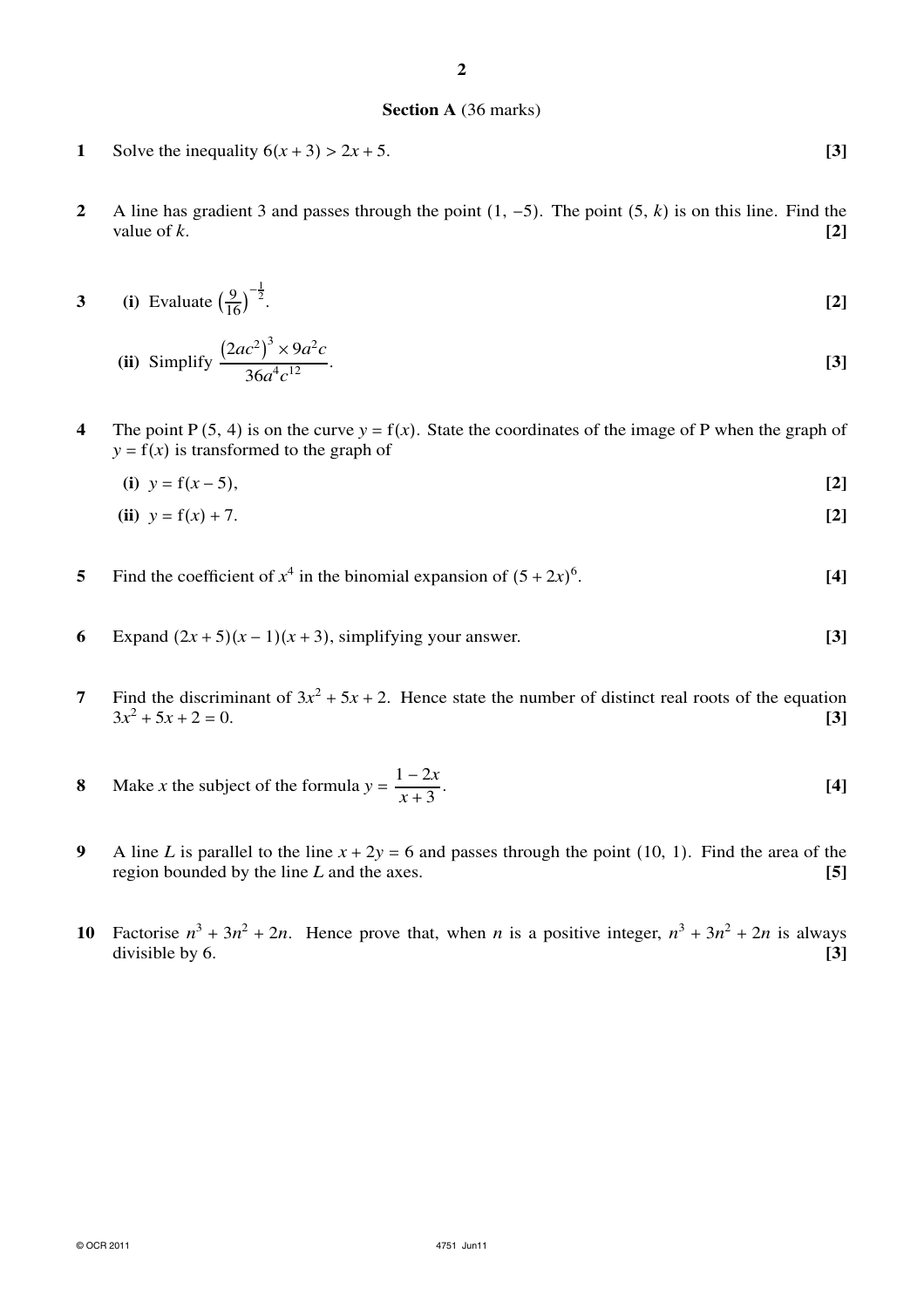### **Section B** (36 marks)

- **11** (i) Find algebraically the coordinates of the points of intersection of the curve  $y = 4x^2 + 24x + 31$ and the line  $x + y = 10$ . [5] **(ii)** Express  $4x^2 + 24x + 31$  in the form  $a(x + b)$  $2^2 + c$ . **[4]** (iii) For the curve  $y = 4x^2 + 24x + 31$ ,
	- (*A*) write down the equation of the line of symmetry, **[1]**
	- (*B*) write down the minimum *y*-value on the curve. **[1]**

**12**



Fig. 12 shows the graph of  $y = \frac{4}{3}$  $\frac{1}{x^2}$ .

- (i) On the copy of Fig. 12, draw accurately the line  $y = 2x + 5$  and hence find graphically the three roots of the equation  $\frac{4}{5}$  $\frac{1}{x^2} = 2x + 5.$  **[3]**
- **(ii)** Show that the equation you have solved in part **(i)** may be written as  $2x^3 + 5x^2 4 = 0$ . Verify that  $x = -2$  is a root of this equation and hence find, in exact form, the other two roots. **[6]**
- **(iii)** By drawing a suitable line on the copy of Fig. 12, find the number of real roots of the equation  $x^3 + 2x$  $2^2 - 4 = 0.$  **[3]**

#### **[Question 13 is printed overleaf.]**